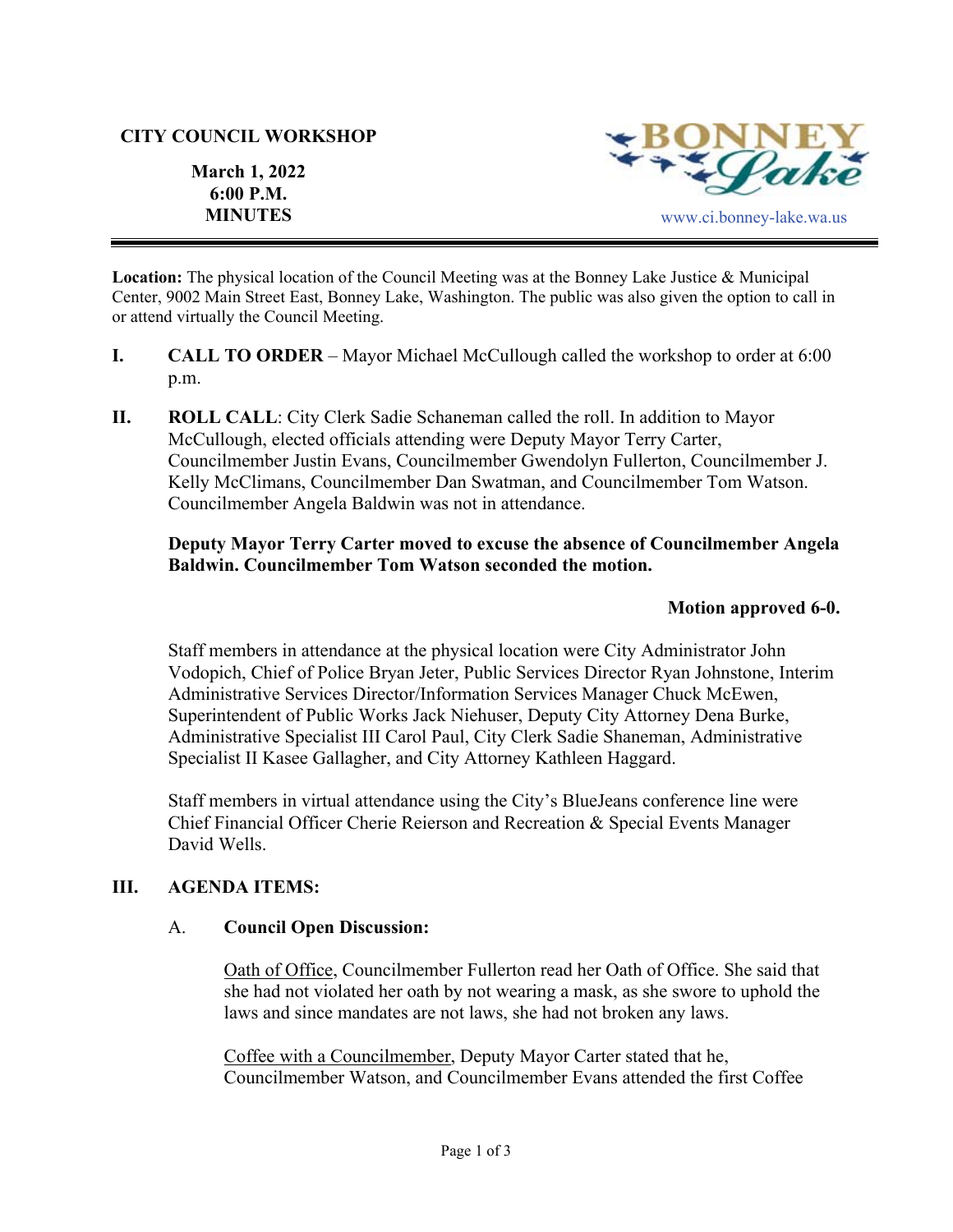with a Councilmember. Four citizens attended. Deputy Mayor Carter explained that he considered it a success and hopes to see the program grow in the future.

Kiosks, Councilmember Watson stated he thinks the City should update the community on the plan for the parks within the City and the Kiosks.

## B. **Review Of Council Minutes: February 15, 2022, Council Workshop and February 22, 2022, Council Meeting.**

Councilmembers Watson and Fullerton and Deputy Mayor Carter said that they reviewed the minutes of February 15, 2022, Council Workshop and February 22, 2022, Council Meeting and had no corrections. The draft minutes were forwarded to the March 8, 2022, Meeting for approval.

- C. **Action:** None
- D. **Discussion: AB22-33 Ordinance D22-33**  An Ordinance Of The City Council Of The City Of Bonney Lake, Pierce County, Washington, Extending The Franchise Under Which Comcast Cable Is Authorized To Provide Cable Television Service Within The City Of Bonney Lake.

City Administrator John Vodopich presented to Council the amended franchise agreement with Comcast Cable. He explained that the agreement had expired December 31, 2021, and Comcast would like to continue with the franchise. City Administrator Vodopich explained that the main change in section 8.5 is that they cannot provide complimentary services to city buildings.

There was Council consensus to place the item for action on the next Council agenda under Consent Agenda.

### E. **Discussion: Allan Yorke Park Boat Launch**

Police Chief Bryan Jeter presented a PowerPoint presentation on the Allan Yorke Boat Launch. There will be construction in the area reducing parking for trucks and trailers. Chief Jeter explained the pros and cons of several options to help with the truck and trailer parking at Allan Yorke Park. Councilmembers discussed the options and asked questions.

There was a Council consensus to take the information presented to the Public Safety Meeting on March 8, 2022, after collecting more data on this issue.

### F. **Discussion: AB22-34 - American Rescue Plan Act Funding**

City Administrator John Vodopich presented to Council the list of staff recommended projects to use the funds from the American Rescue Plan Act (ARPA) Funding. The list of recommended projects included updating